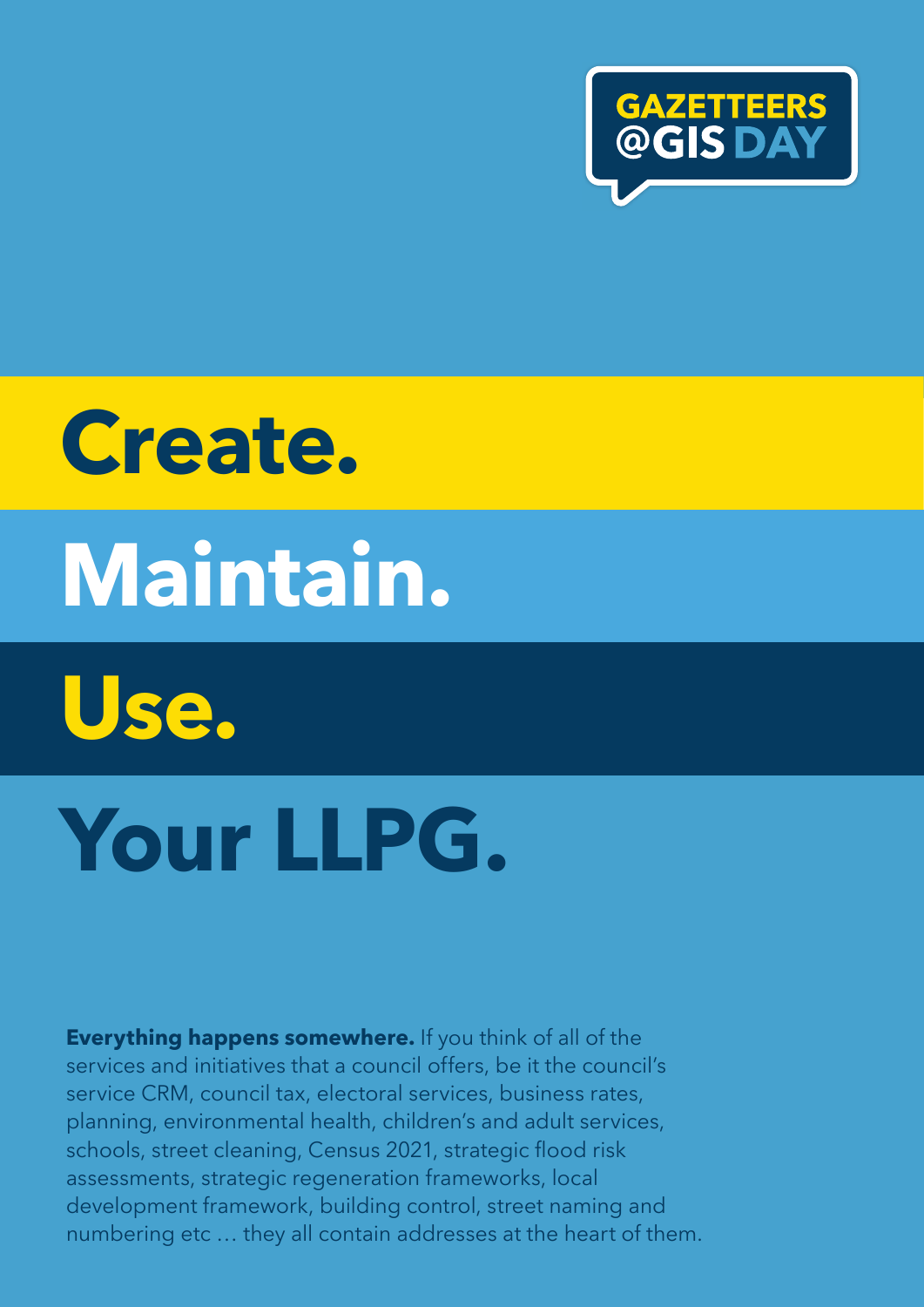

# **What is the LLPG?**

The LLPG contains the definitive master list of all the quality checked address records from within the council boundary.

For each address it contains:

- The whole life cycle stage of the address provisional (not yet built), approved (recognised and used), alternative (known by and often searched for by another name locally), historic (demolished, regenerated, changed)
- Information such as whether it is a flat, building name, street, ward, area committee, post code, grid reference
- A classification or land use code e.g. commercial, residential, land, military. These classifications are also broken down into more detailed levels e.g. commercial – hospitals, retail outlets, industrial units
- An important unique property reference number identifier called a UPRN. Computers like unique identifiers as they enable information to be passed between systems and compared/ contrasted easily.

Using the LLPG master list at the heart of all address-based services and initiatives saves council taxpayers money and is the bedrock to providing efficient services to customers.

### **Create.**

Over 20 years ago, councils came together to support an initiative to develop a definitive and unique national list of address data. Every council would create and maintain a local version and send regular updates from it to GeoPlace to develop a national database across England and Wales.

The idea was that instead of an individual council having an estimated 45 plus differing address databases behind all these services and initiatives, all being updated at different times, by different people and to different levels of quality, a council should have one definitive and unique master address database that is kept as accurate and up to date as possible - the Local Land and Property Gazetteer (LLPG).

LLPGs are created and maintained by councils and are compiled in a national hub, by GeoPlace. All 339 councils across England and Wales upload their LLPG data to the GeoPlace national hub mostly on a daily basis, where the information is then verified and made available to all licenced users. Consolidating this information at a national level means that there is improved consistency of data.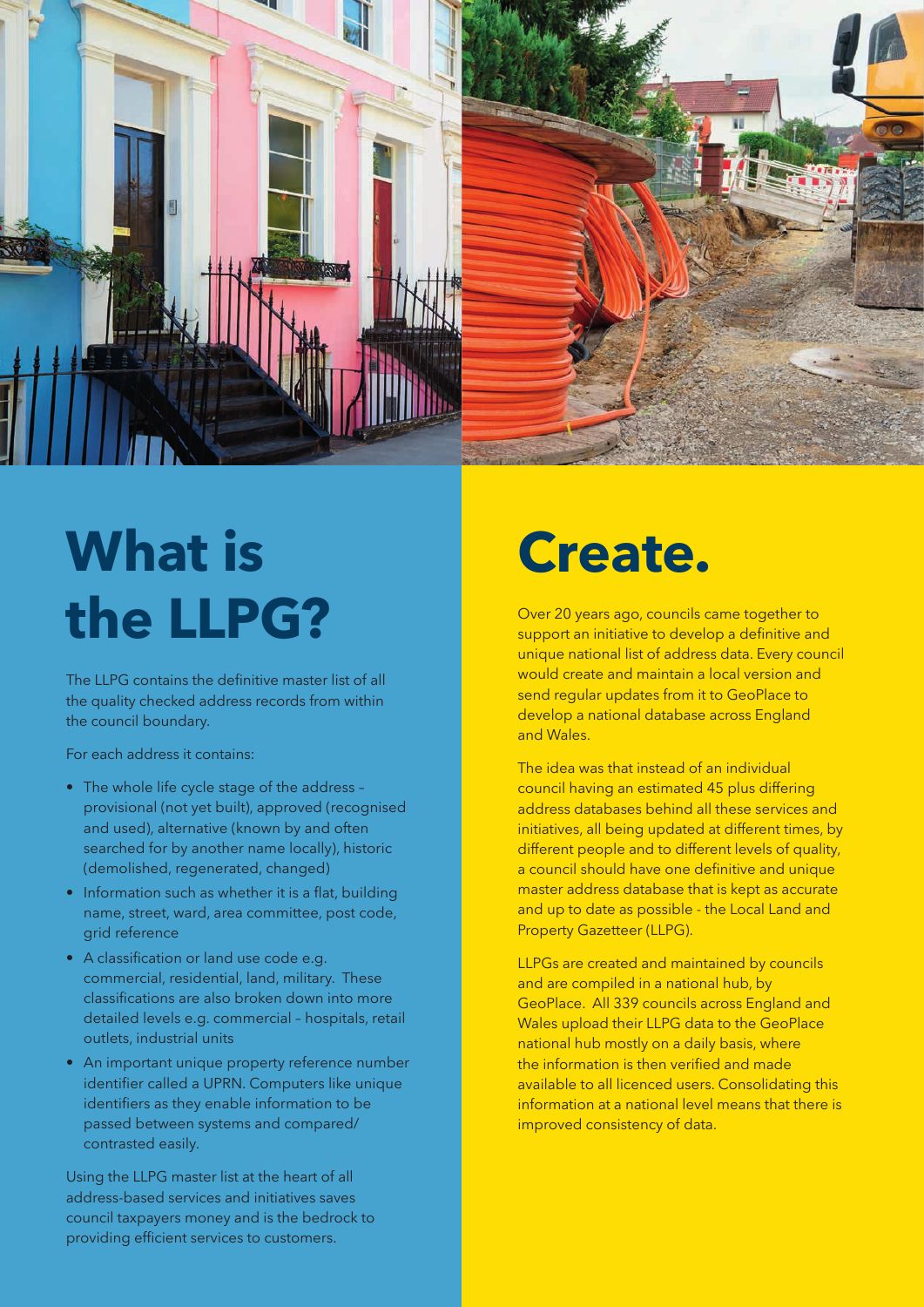#### **Flood**

# **Maintain.**

All councils have an Authority Address Custodian who is responsible for maintaining and updating the LLPG. The Authority Address Custodian is the nominated officer responsible for the maintenance of the LLPG function and is the point of contact for all addressing matters within and external to the council.

Authority Address Custodians work to a set of agreed national standards for data capture and are responsible for managing address change intelligence that comes from council functions such as council tax, business rates, electoral registration, environmental services, street naming and numbering, building control and planning. This ensures that the LLPG as the definitive master list, contains the most complete and current data about the address and status of properties within the council.

This work is also important at a national level because the work that an Authority Address Custodian does in creating, maintaining and delivering data from an LLPG, as the definitive and unique master list, then forms, via regular updates to GeoPlace, part of the nationally significant definitive resource - the Ordnance Survey AddressBase range of products.